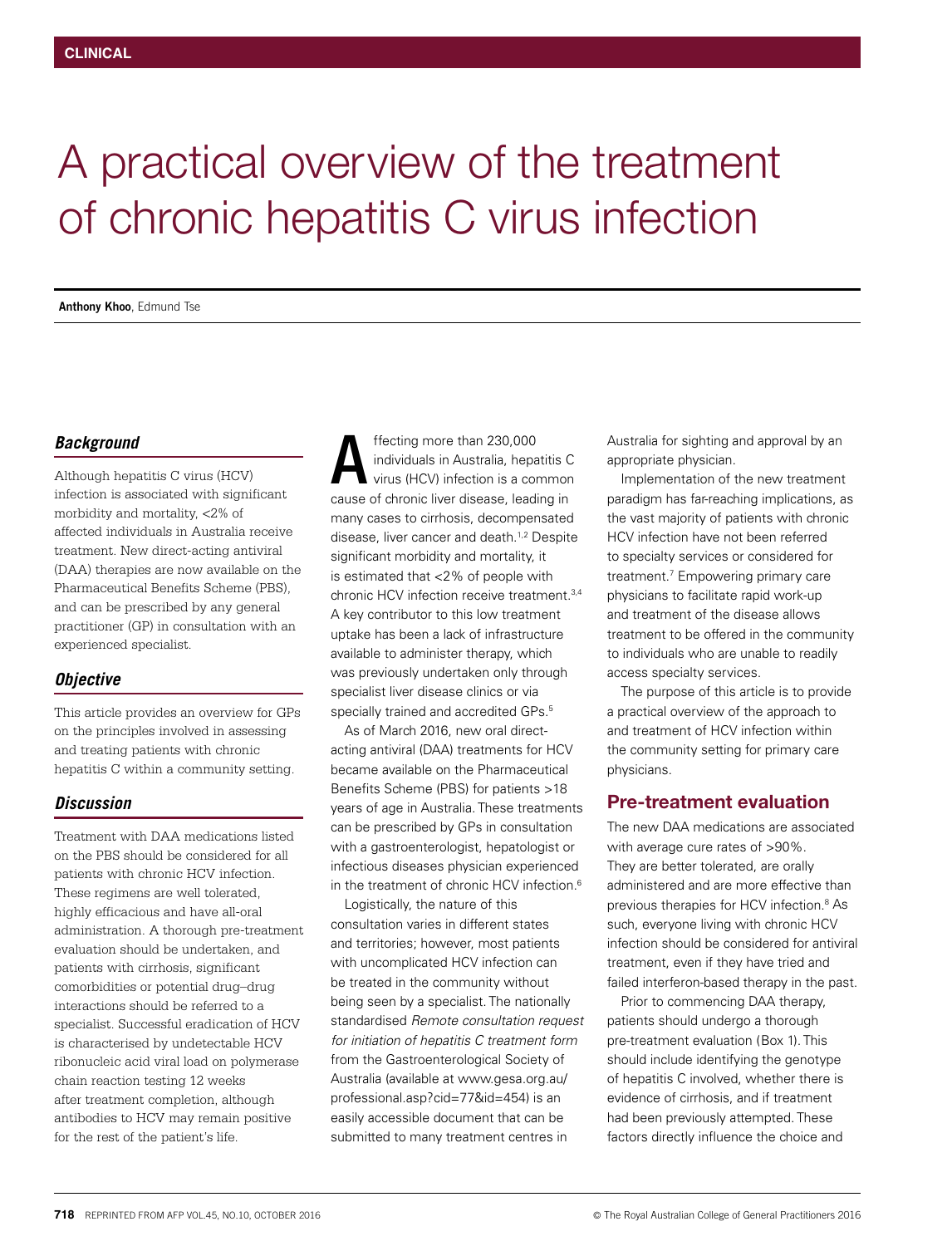### Box 1. Core concepts in the pre-treatment evaluation of patients with HCV infection

#### Is the patient infected with HCV? If so, what is the genotype?

- HCV antibody positive indicates exposure
- HCV viral load (PCR) indicates current infection
- Hepatitis C genotype

#### Is there evidence of cirrhosis?

- Physical examination: spider naevi, palmar erythema, gynaecomastia, splenomegaly
- Biochemical tests: thrombocytopenia, low albumin, prolonged PT/ INR, aspartate aminotransferase-to-platelet ratio index >1.0
- Imaging: ultrasonography or elastography (FibroScan)

#### Is the patient treatment-naive or treatment-experienced?

#### Do other medical conditions need optimisation first?

- Patient has significant comorbidities or concurrent infections
- Patient has prominent psychiatric issues that may interfere with medication compliance
- Patient will soon be undergoing surgery that may make administration of medications more challenging

#### Do medication interactions need to be addressed?

- Some antiepileptics, such as carbamazepine and phenytoin, are contraindicated, whereas others, such as sodium valproate and levetiracetam, are safe
- Proton pump inhibitors may need to be taken at reduced doses and with the same administration time as certain antivirals (eg ledipasvir + sofosbuvir)

#### Does the patient need to be referred to a specialist for treatment?

• Patients with cirrhosis, significant comorbidities or challenging drug–drug interactions should be referred

*HCV, hepatitis C virus; INR, international normalised ratio; PCR, polymerase chain reaction; PT, prothrombin time*

#### Table 1. Examples\* of approved regimens for HCV under the Pharmaceutical Benefits Scheme<sup>6</sup>

|                   |                           | Genotype 1                                                     | <b>Genotype 2</b>                       | Genotype 3                                  | <b>Genotypes</b><br>$4 - 6$                          |
|-------------------|---------------------------|----------------------------------------------------------------|-----------------------------------------|---------------------------------------------|------------------------------------------------------|
| Non-<br>cirrhotic | Treatment-<br>naive       | Ledipasvir<br>+ sofosbuvir<br>(8 or 12<br>weeks <sup>†</sup> ) | Sofosbuvir<br>+ ribavirin<br>(12 weeks) | Daclatasvir<br>+ sofosbuvir<br>(12 weeks)   | Sofosbuvir<br>+ PEG-IFN<br>+ ribavirin<br>(12 weeks) |
|                   | Treatment-<br>experienced | Ledipasvir<br>+ sofosbuvir<br>(12 weeks)                       | Sofosbuvir<br>+ ribavirin<br>(12 weeks) | Daclatasvir<br>+ sofosbuvir<br>(12 weeks)   | Sofosbuvir<br>+ PEG-IFN<br>+ ribavirin<br>(12 weeks) |
| Cirrhotic         | Treatment-<br>naive       | Ledipasvir<br>$+$ sofosbuvir<br>(12 weeks)                     | Sofosbuvir<br>+ ribavirin<br>(12 weeks) | Daclatasvir<br>$+$ sofosbuvir<br>(24 weeks) | Sofosbuvir<br>+ PEG-IFN<br>+ ribavirin<br>(12 weeks) |
|                   | Treatment-<br>experienced | Ledipasvir<br>+ sofosbuvir<br>(24 weeks)                       | Sofosbuvir<br>+ ribavirin<br>(12 weeks) | Daclatasvir<br>+ sofosbuvir<br>(24 weeks)   | Sofosbuvir<br>+ PEG-IFN<br>+ ribavirin<br>(12 weeks) |

*<sup>\*</sup>A full list of approved regimens is available at* 

*www.pbs.gov.au/info/healthpro/explanatory-notes/general-statement-hep-c*

*† Treatment for 8 weeks can be considered if pre-treatment HCV viral load is <6 million IU/mL* 

*HCV, hepatitis C virus; PEG-IFN, peginterferon alfa-2a*

Several groups of patients will require referral to a specialist for treatment, particularly those with current or prior evidence of decompensated cirrhosis, such as encephalopathy, previous variceal bleeding or refractory ascites.<sup>4</sup> Regardless of the degree of compensation, individuals with cirrhosis will benefit from specialist review to assess readiness to commence therapy and assist with other aspects of care (eg variceal surveillance, hepatocellular carcinoma screening).

In cases where a diagnosis of cirrhosis is uncertain, referral for elastography (FibroScan) is the authors' preferred method for establishing the degree of fibrosis. Thrombocytopenia, prolonged prothrombin time (PT)/ international normalised ratio (INR) and hypoalbuminaemia are biochemical features that suggest the presence of cirrhosis. In the absence of elastography, a variety of other non-invasive tools, such as the aspartate aminotransferase-to-platelet ratio index (APRI) or Hepascore, can assist in establishing a diagnosis.9

Other patient groups that warrant closer specialist input are those in whom multiple comorbidities or concomitant medications make choosing the right regimen challenging. Many DAAs and their metabolites are renally cleared, and as such, their dosing in those with severe renal impairment (creatinine clearance  $<$ 30 mL/min/1.73 m<sup>2</sup>) can be challenging. Other key considerations before commencing therapy are potential drug–drug interactions. Discontinuation of, or alternatives to, certain medications such as macrolide antibiotics, St John's wort and certain antiepileptics, such as carbamazepine or phenytoin, is critical. The University of Liverpool drug–drug interaction checker (available online at www.hep-druginteractions.org) is a useful tool for ensuring there are no relevant drug–drug interactions.